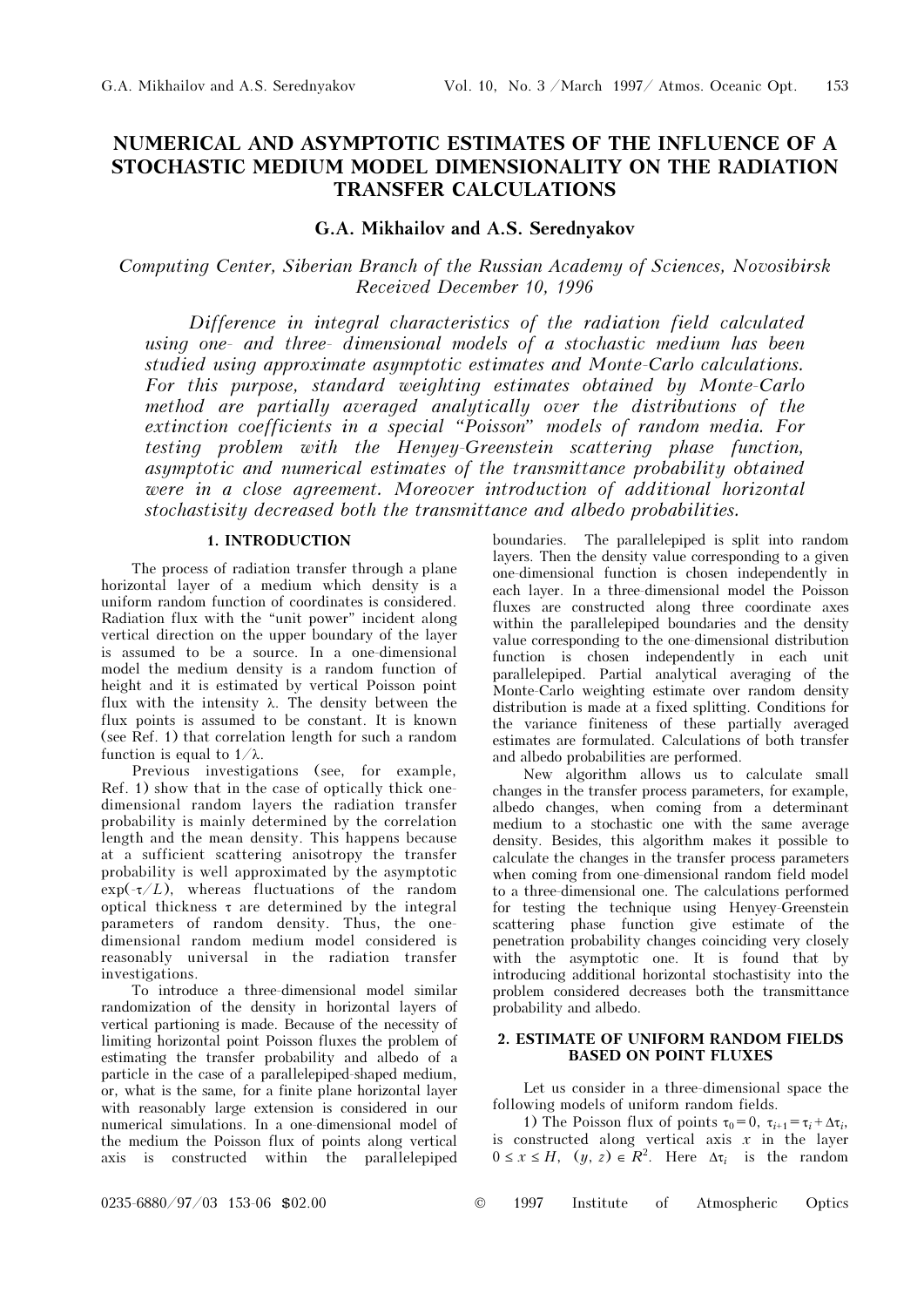quantity distributed with the probability density  $\lambda_{\exp}(-\lambda t)$ ,  $\lambda = L^{-1}$ . Thus we have a division of the layer  $\{0 \le x \le H, (y, z) \in R^2\}$  into m random layers  $\tau_i \leq x \leq \tau_{i+1}, \quad \tau_0 = 0, \quad \tau_m = H.$  Then,  $\sigma_i$  value is independently chosen in each of these layers, where

$$
\sigma_i = \begin{cases} \sigma^{(1)} & \text{with the probability } p, \\ \sigma^{(2)} & \text{with the probability } 1 - p. \end{cases}
$$

Normalized correlation function for this field is  $\exp(-\lambda x)$  (see Ref. 1) and, hence, the correlation length is equal to  $1/\lambda$ .

2) Fluxes of points of the above kind are independently constructed along each axis at  $0 \leq x \leq H_1$ ,  $0 \leq y$ ,  $z \leq H_2$ . As a result, we obtain the following subdivisions:

along axis *x*: 
$$
(\tau_i, \tau_{i+1}),
$$
  $i = 0, 1, ..., m_x$  layers;  
along axes *y*:  $(t_j, t_{j+1}),$   $j = 0, 1, ..., m_y$  layers;  
along axes *z*:  $(l_k, l_{k+1}),$   $k = 0, 1, ..., m_z$  layers.

Combining these three subdivisions we obtain a subdivision of the parallelepiped  $0 \le x \le H_1$ ,  $0 \leq y, z \leq H_2$  into  $m_x m_y m_z$  parallelepipeds. Then the value

 $\sigma_{ijk} = \begin{cases} \sigma^{(1)} & \text{with the probability } p, \\ \sigma^{(2)} & \text{with the probability } 1 - \sigma^{(1)} \end{cases}$  $\sigma^{(2)}$  with the probability  $1-p$ .

is independently chosen in each elementary parallelepiped.

These models of the fields will then be applied to solve the transfer theory problem. In fact, one can consider more general models of random fields by performing the above random division along the coordinate axes and choosing, independently in each layer (or in each parallelepiped), random value  $\sigma_i$  $(\sigma_{ijk})$  which corresponds to a given one-dimensional distribution function  $F_{\xi}(x)$ .

### 3. ASYMPTOTIC ESTIMATES OF THE PENETRATION PROBABILITY USING EQUATIONS OF THE RECONSTRUCTION **THEORY**

It should be pointed out that in the case of a determinate plane-parallel medium the required penetration probability  $I(H)$  may be quite satisfactorily estimated by the following asymptotic formula:

$$
I_{\text{as}}(\tau(H)) \stackrel{\sim}{\sim} \mathrm{e}^{-\tau(H)/L}, \quad \tau(H) = \int_{0}^{H} \sigma(x) \, \mathrm{d}x, \quad (3.1)
$$

where  $L$  is the diffusion length. If the scattering is highly anisotropic, L can be estimated using the "transport" approximation for the scattering phase function

$$
w(v, v') = (1 - \mu_0) (1/4\pi) + \mu_0 \delta(v - v'), \qquad (3.2)
$$

This approximation conserves average cosine,  $\mu_0$ , of the scattering angle. The approximate value of L being defined, in this case, by the following expressions:

$$
\frac{2\tilde{l}}{\tilde{q}L} = \ln \frac{L + \tilde{l}}{L - \tilde{l}}; \quad \tilde{q} = \frac{q(1 - \mu_0)}{1 - q\mu_0}; \quad \tilde{l} = \frac{l}{1 - q\mu_0}.
$$

As an example, the estimate  $I(20) \approx 0.0236$  was obtained by Monte-Carlo method using the radiation model with standard Henyey-Greenstein scattering phase function considered in Part 5 and parameters  $\mu_0 = q = 0.9$ , while calculation by Eq. (3.1) with  $L = 5.4$  gave  $I_{as}(20) = 0.0246$ . It is clear that approximation by Eq. 3.1 can be improved at high  $\tau(H)$  by entering the coefficient 0.0236/0.0246 = 0.959 in front of the exponent.

Based on the reconstruction theory using Eq. (3.1) the following asymptotic formula for the one-dimensional Poisson field  $\sigma(x)$  with the parameter  $\lambda$  (or for the first variant from Part 2) was obtained in Ref. 1:

$$
EI[\tau(H)] = EI_{\text{as}}[\tau(H)] \approx \lambda^{-2} / [E(\lambda - \alpha + \sigma/L)^{2}] e^{-\alpha H},
$$
\n(3.3)

while  $\alpha$  is calculated by the following equation:

$$
\lambda E (\lambda - \alpha + \sigma/L)^{-1} = 1.
$$

Here the averaging is done over one-dimensional field distribution. In this case for the binary distribution, which is the basic in this paper, one can write the following expression:

$$
E(\lambda - \alpha + \sigma/L)^{-1} =
$$
  
=  $p(\lambda - \alpha + \sigma^{(1)}/L) + (1 - p)(\lambda - \alpha + \sigma^{(2)}/L).$ 

Now let us consider some possibilities of making similar asymptotic estimates for a three-dimensional field  $\sigma(x, y, z)$  presented in Part 2. It is clear that the large-scale horizontal (along  $(y, z)$ ) inhomogeneities only weakly effect on the asymptotic and therefore Eq. (3.3) with  $\lambda = \lambda_x$  has also to give satisfactory results in the threedimensional case at  $\lambda_y^{-1}$ ,  $\lambda_z^{-1} \gg L$ .

From the other hand, it is well known that in the case of small-scale horizontal inhomogeneities (at  $\lambda_y^{-1}$ ,  $\lambda_z^{-1} \ll L$ ) horizontal averaging is admissible, except for exactly vertical directions. In other words the particle trajectory is constructed actually inside the medium with  $\sigma = E\sigma$ .

Using transport approximation (3.2) one can consider the transfer problem in the case of isotropic scattering using the following parameters:

$$
\sigma_{tr} = v \sigma, \quad \sigma_{s, tr} = q \sigma (1 - \mu_0), \quad q_{tr} = q (1 - \mu_0) / v,
$$
  

$$
v = 1 - q \mu_0.
$$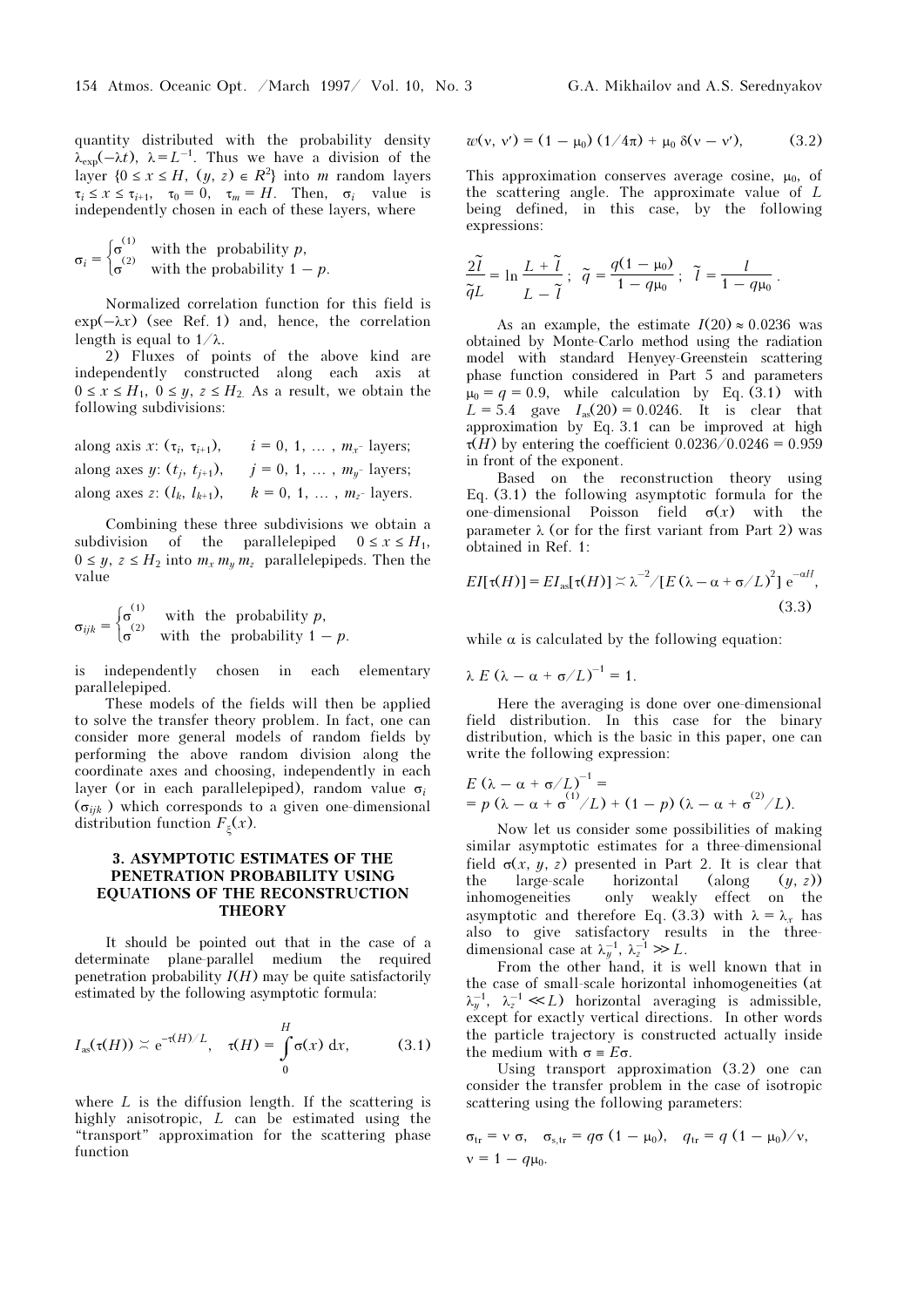Once the particle falls along vertical direction on the upper surface of the layer at the point  $(x_0 = 0, y_0, z_0)$  (axis x is assumed to look downward), it can experience according to Eq. (3.2) some "delta-scattering" and then the particle either escapes through the lower layer surface  $x = H$  or is absorbed or is scattered isotropically. The functional to be found, in this case or the escape probability, consists of two parts:

$$
I^{(0)}(H) = I_1^{(0)}(H) + I_2^{(0)}(H),
$$
\n(3.4)

where  $I_1^{(0)}(H)$  is the escape probability without isotropic scattering and absorption, while

$$
I_2^{(0)}(H) = \int_0^H E f(t, \sigma) i^{(0)}(t, H) dt,
$$

where  $f(t; \sigma)$  is the probability density distribution of the first isotropic scattering at a given  $\sigma$ ,  $i^{(0)}(t, H)$  is the contribution into the functional sought, i.e., the escape probability at the point  $x = t$ ,  $y = y_0$ ,  $z = z_0$  for isotropic unit source of particles at  $\sigma = E\sigma$ . Besides, the weighting function  $E f(t, \sigma)$ can be approximated here by

$$
f(t, E\sigma) = E\sigma_{\rm s,tr} \exp(-t E\sigma_{\rm s,tr}),
$$

or by the distribution function of the first isotropic scattering in a modified medium with  $\sigma = vE\sigma$ . As a result, based on the above discussed action of smallscale inhomogeneities on the particle transfer one can obtain the following estimate:

$$
I_2^{(0)} \approx I_s^{(0)} - e^{-\nu H E \sigma}
$$
,

where  $I_s^{(0)}$  is the penetration probability through the layer with  $\sigma = E \sigma$  in the transport approximation. Next, using asymptotic formula for  $I_s^{(0)}$  the following expression can be obtained:

$$
I_2^{(0)} \approx C e^{-\nu HE\sigma/L_0} - e^{-\nu HE\sigma},
$$

where the coefficient  $C$  is close to unity and may be determined in the manner discussed early. As an example, for the Henyey-Greenstein scattering phase function (see Part 5) we have  $v = 0.19$ ,  $q_{tr} = 0.09/0.19 \approx 0.4737$ ,  $C = 0.959$  and  $L_0 = 1.034$ . That means that

$$
I_2^{(0)} = 0.959 e^{-0.1838H} - e^{-0.19H}.
$$

It should be noted, first of all, that in order to determine  $I_1^{(0)}(H)$  in the transport approximation, it is expressed by the following expression:

$$
I_1^{(0)}(H) = E e^{-\tau_{tr}^{(1)}(H)},
$$
\n(3.5)

where

$$
\tau_{tr}^{(1)}(H) = \int_{0}^{H} [\sigma_{s,tr}(T) + \sigma_{s,tr}(t)] dt = \int_{0}^{H} v\sigma(t) dt.
$$

Thus,  $I_1^{(0)}(H)$  can be asymptotically estimated using Eq. (3.3) with L replaced by  $v^{-1}$ . As an example, let us consider the problem already described above (see also Part 5) at  $\lambda^{-1} = L = 5.4$ ,  $H = 20$ ,  $p = 0.5$ ,  $\sigma^{(1)} = 0.6$ ,  $\sigma^{(2)} = 1.4$ ,  $E\sigma = 1$ .

Eq. (3.3) in the transport approximation or, what is the same, at  $L = 1.034/0.19$ , takes the form

.

$$
EI(\tau(H)) \approx 0.8915 \; \mathrm{e}^{-0.1582H}
$$

Control calculations performed by Monte-Carlo method show that it is appropriate to introduce into the latter expression an additional factor which is approximately 1.035. Thus the refined asymptotic formula is as follows:

$$
EI(\tau(H)) \approx 0.9227 \text{ e}^{-0.1582H}, \qquad (3.6)
$$

while at  $H = 20 \, EI(\tau(20)) \approx 0.03899$ .

Expression (3.3) gives the following estimate of the parameter defined by Eq. (3.5):

$$
I_1^{(0)}(H) \stackrel{\sim}{\sim} 0.8867 \text{ e}^{-0.1628H}.
$$

Thus, the final estimate of  $I^{(0)}(H)$  takes the following form:

$$
I^{(0)}(H) \approx 0.959 e^{-0.1838H} - e^{-0.19H} + 0.8867 e^{-0.1628H}
$$

and  $I^{(0)}(20) \approx 0.03610$ , that means that the particle penetration probability for the stochastic threedimensional layer with small-scale horizontal inhomogeneities is 7% lower than that for a stochastic horizontally uniform layer.

### 4.PARTIALLY AVERAGED ESTIMATES OBTAINED BY MONTE-CARLO METHOD

1. In our discussion below we use the following designations:  $r = (x, y, z)$ ,  $X = (r, \rho)$  is the point of collision in the phase space of coordinates and directions.

Let us consider the random parameter (see Ref. 2):

$$
\xi = Q_N(\sigma) = \prod_{i=1}^N \frac{k(X_{i-1}, X_i; \sigma)}{p(X_{i-1}, X_i)} D, \quad Q_0 = 1,
$$

where  $k(X', X; \sigma)$  is the kernel of the particle transfer integral equation (see Ref. 2) with the following parameters:

$$
\sigma_s(r)=q \sigma(r), \quad \sigma_c(r)=(1-q) \sigma(r), \quad 0 < q < 1,
$$
 (4.1)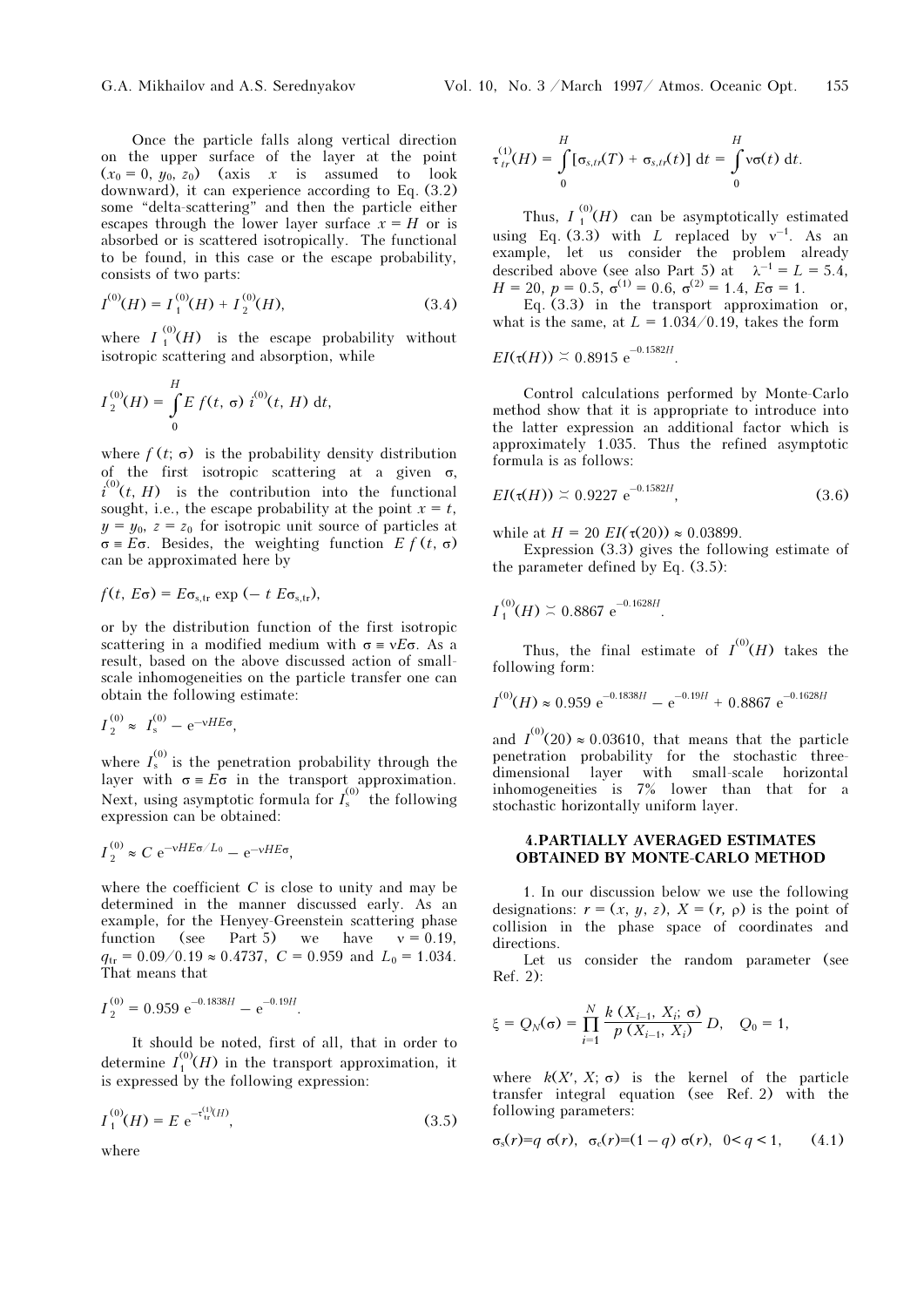where  $q$  is the particle survival probability at a collision, or, what is the same, the scattering probability at a scattering phase function  $w_s(\mu)$ ;  $\mu$  is the cosine of the scattering angle. The kernel with the following parameters:

$$
\sigma_{s,0} = q_0 \sigma_0 , \quad \sigma_{c,0} = (1 - q) \sigma_0 , \quad 0 < q_0 < 1 \quad (4.2)
$$

and the same scattering phase function is considered as the transition density  $p(X', X)$  of the Markov chain of collisions to be estimated. The value of  $D$  is equal to zero or unity in accordance with the escape variant whose probability is estimated. For this particular  $\sigma(r)$ , the weighting factor  $k(X_{i-1}, X_i; \sigma) / p(X_{i-1}, X_i)$ represents the ratio between the probability densities of free path length after scattering at the point  $X_{i-1}$ which are calculated for the medium models with the parameters given by Eqs. (4.2) and (4.3), and a given scattering phase function (see Ref. 2). The probability sought

$$
P = E_{\sigma} M_{\omega} \{ Q_N(\sigma) | \sigma \}
$$

represents the average value of the functional to be estimated for random medium (ω is the random trajectory) (see Ref. 2).

For the first model of the random field presented in Part 2 one can write the following expression:

$$
\overline{p} = M_{\omega, {\{\tau_i\}}}\left\{\prod_{j=1}^{m} \left(p\left(\frac{q\sigma^{(1)}}{q_0 \sigma_0}\right)^{n_i} \exp\left(-\left(\sigma^{(1)} - \sigma_0\right) l_i\right) + \right.\right.
$$

$$
+ (1-p)\left(\frac{q\sigma^{(2)}}{q_0 \sigma_0}\right)^{n_i} \exp\left(-\left(\sigma^{(2)} - \sigma_0\right) l_i\right)\left.\right\}, \quad (4.3)
$$

where  $m$  is the number of random layers along the  $x$ axis,  $\sigma_i$  is the random value of  $\sigma$  in the *i*th layer,  $n_i$ is the number of the particle collisions in the ith layer,  $l_i$  is the particle free path in the *i*th layer, N is the random number of the last state of the collision chain and thus  $x_N$  is the absorption point or the first collision point out of the area which is assumed to be surrounded by fictitious medium, in which  $\sigma = \sigma_0$ and  $q = 0$ .

For the second field model Eq. (4.3) takes the following form:

$$
E_{\sigma} M_{\omega} \{Q_N(\sigma) | \sigma\} = M_{\omega, \{\tau_i\}, \{t_j\}, \{l_k\}} \times
$$
  
 
$$
\times \left\{ \prod_{i=1}^{m_X} \prod_{j=1}^{m_y} \prod_{k=1}^{m_Z} \left( p \left( \frac{q \sigma^{(1)}}{q_0 \sigma_0} \right)^{n_{ijk}} \exp(-( \sigma^{(1)} - \sigma_0) l_{ijk}) +
$$
  
+ 
$$
(1-p) \left( \frac{q \sigma^{(2)}}{q_0 \sigma_0} \right)^{n_{ijk}} \exp(-( \sigma^{(2)} - \sigma_0) l_{ijk}) \right), \quad (4.4)
$$

where 
$$
n_{ijk}
$$
 is the number of particle collisions in the *ijk*th parallellepiped,  $l_{ijk}$  is the free path of a particle within this parallellepiped,  $m_x$ ,  $m_y$ , and  $m_z$  are the numbers of layers along the *x*, *y* and *z* axis, respectively.

As mentioned above, the distribution of  $\sigma_i$  ( $\sigma_{ijk}$ ) does not need to be Bernulli one. It may have any distribution function  $F_{\xi}(x)$ . Moreover, if we manage to express analytically the mathematical expectation  $E_{\sigma} \{Q_N \mid \sigma \}$  (σ)  $\sigma \{ \tau_i \}$  at fixed trajectories and layer boundaries, expressions similar to Eqs. (4.3) and (4.4) are obtained. But if the integral representing the expectation

$$
\int\limits_R \left(\frac{q\sigma}{q_0 \sigma_0}\right)^{n_i} \exp\left(-\left(\sigma-\sigma_0\right) l_i\right) \, \mathrm{d}F_{\xi}(\sigma)
$$

can not be calculated analytically, it may be replaced by some approximate quadrature formula.

2. Then, the conditions for finiteness of the variance of partially averaged weighted estimate are deduced.

The variance is finite if the parameter  $E_{\sigma} M_{\omega} \{Q_N^2(\sigma) | \sigma \}$ , is finite, where

$$
Q_N(\sigma) = \prod \left(\frac{q\sigma}{q_0 \sigma_0}\right)^n \exp\left(-\left(\sigma - \sigma_0\right)l\right).
$$

Here  $\sigma$  is the random density value in *ijkth* parallelepiped,  $n$  and  $l$  are the number of the particle collisions and the free path in ijkth perallelepiped, respectively.

Let us consider the following expression:

$$
Q_N^2(\sigma) = \prod \left(\frac{q^2 \sigma^2}{q_0^2 \sigma_0^2}\right)^n \exp(-2(\sigma - \sigma_0) l) =
$$
  
= 
$$
\prod \left(\frac{\overline{\sigma}}{q_0 \sigma_0}\right)^n \frac{\exp(-(\overline{\sigma} - \sigma_0) l)}{\exp(-(\overline{\sigma} - \sigma_0) l)} \exp(-2(\sigma - \sigma_0) l),
$$

where  $\overline{\sigma} = q^2 \sigma^2/(q_0 \sigma_0)$ .

If  $\exp(-2(\sigma - \sigma_0)l)/\exp(-(\overline{\sigma} - \sigma_0)l)$  does not exceed *l*, the average value of  $Q_N^2(\sigma)$  is not higher than that of the functional to be estimated for the cross section  $\bar{s}$  which is finite.

Thus, the inequality  $\exp(-2(\sigma - \sigma_0) l)$  + +  $(\bar{\sigma} - \sigma_0)$  l)  $\leq 1$  should be solved to determine  $\sigma$ . This inequality is equivalent either to

$$
2(\sigma_0-\sigma)+(\overline{\sigma}-\sigma_0)\leq 0
$$

or

$$
\sigma^2 - 2\sigma + q^2 \le 0 \tag{4.5}
$$

if we assume that  $q_0 = 1$ ,  $\sigma_0 = q^2$ .

3. Now let us consider the geometric part of the modeling algorithm. First, we construct a division of a given parallelepiped into random unit parallelepipeds for each trajectory. Then the following algorithm of the free path  $l_{ijk}$  calculations within these parallelepipeds is used.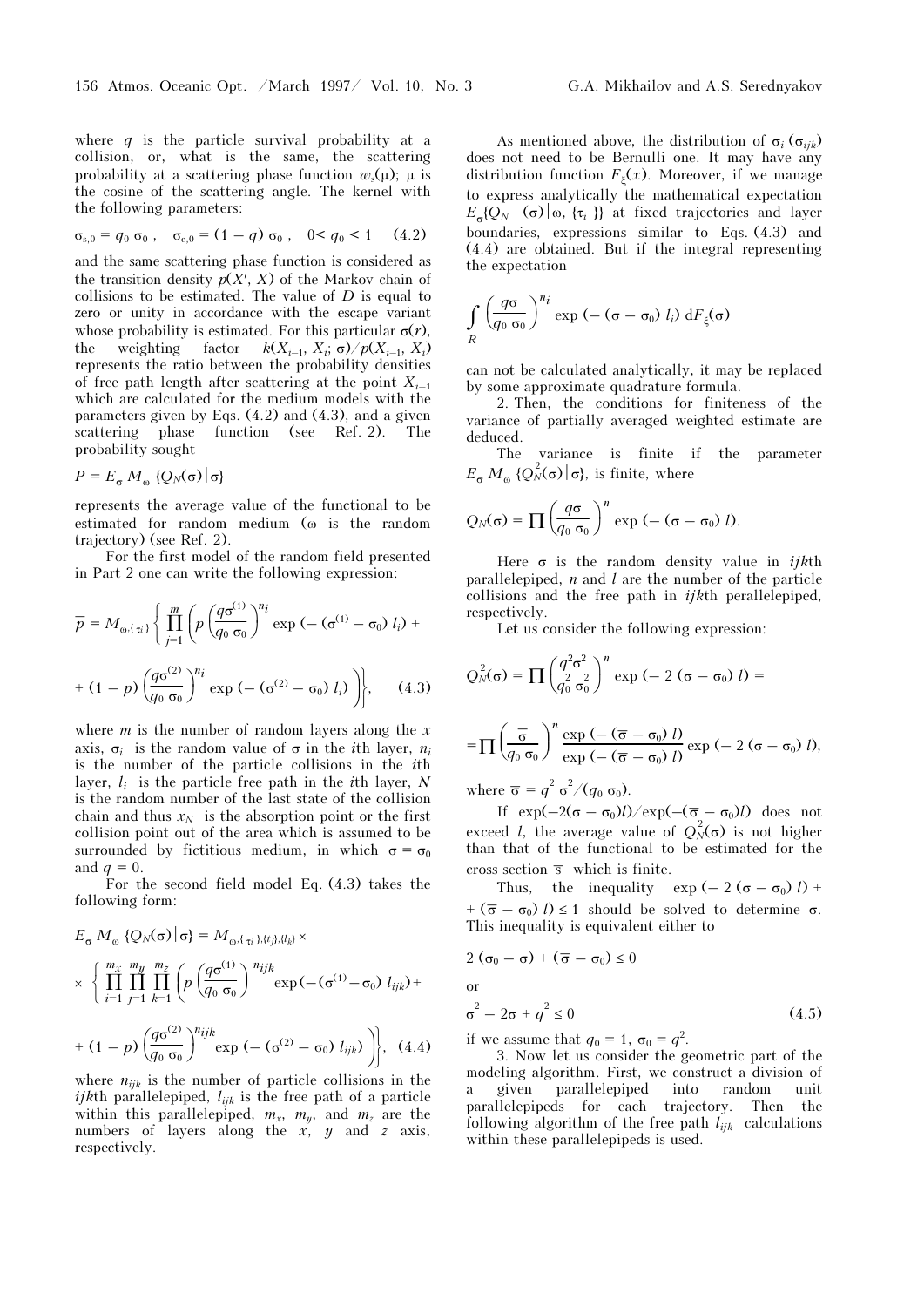It is assumed that  $l$  is the free path (chosen according to  $\sigma_0$ ); (*nx*, *ny*, *nz*) is the number of the parallelepiped where the next collision occurs,  $(nx1, ny1, nz1)$  is the number of the parallelepiped where previous collision took place. First we calculate, in each layer, the parts of the free path  $lx[nx1], ..., lx[nx], 1y[ny1], ..., ly[ny]; 1z[nz1], ...,$  $\ell z[nz]$ , directed along x, and y, z axis, respectively. The sum of the parts directed along each axis is equal to l.

Then, current values  $nx1$ ,  $ny1$ ,  $nz1$  are assigned to the indices  $i, j, k$ , respectively and values of  $lx[i]$ ,  $ly[i]$ ,  $lz[k]$  are compared. If  $lx[i]$  is the least among them, current value of  $\ell[i, j]$  [k] is increased by  $lx[i]$ . Current value of the index I is also changed in the following manner: if nx1 exceeds  $nx1$ , *i* is increased by unity, and if  $nx$  is lower than nx1, i is decreased by unity. If  $ly[j]$  or  $lz[k]$  are the lowest among,  $lx[i]$ ,  $ly[j]$ ,  $lz[k]$ , current value of  $l[i, j] [k]$  is increased by  $ly[j]$  or by  $lz[k]$ , respectively. Current values of indices  $j$  and  $k$  are also changed. But in the case when  $nx1 = nx$ ,  $ny1 = ny$ ,  $nz1 = nz$   $l[i, j] [k]$  is increased by *l*. This process terminates when  $i = nx$ ,  $j = ny$ ,  $k = nz$ .

#### 5. TEST TASK

Now consider the problem on estimating of the average penetration probability and average backscatter (albedo) in a medium layer  $0 \le x \le H_1$ ,  $0 \leq y, z \leq H_2$ , which density is the random field described in Part 2, while  $p = 0.5$ ,  $\sigma^{(1)} = 0.6$ ,  $\sigma^{(2)} = 1.4$ ,  $q = 0.9$ . The problem is solved by estimating the particle trajectory using standard techniques (see Ref. 2). The value of the scattering angle cosine is estimated according to the Henyey-Greenstein scattering phase function

$$
w_{s}(\mu) = \frac{1}{2} \frac{1 - \mu_0^2}{\left(1 + \mu_0^2 - 2\mu\mu_0\right)^{3/2}}; \quad -1 \leq \mu \leq 1,
$$

 $\mu_0 = E \mu = 0.9$ .

For such scattering phase function at  $q = 0.9$ using the weighting algorithm one can obtain  $L \approx 5.4$ . The particle trajectory estimates are made for a determinate medium with  $\sigma_0 = 0.81$  and  $q_0 = 1$ . It is easy to see from Eq. (4.5) that the condition for finiteness of the variance of the Monte-Carlo averaged weighted estimate is fulfilled. The trajectories are directed from the point  $(0, H<sub>2</sub>/2, H<sub>2</sub>/2)$  along the x axis and are observed until the moment of particle escape from the region  $0 \le x \le H_1$ ,  $0 \le y$ ,  $z \le H_2$ . Out of this region  $q_0 = 0$ . The following versions of calculations were carried out for the above discussed random medium models:

A) 
$$
\lambda_x = \lambda_y = \lambda_z = 1/L
$$
,  $H_1 = 20$ ,  $H_2 = 100$ ;  
B)  $\lambda_x = \lambda_y = \lambda_z = 1/L$ ,  $H_1 = 20$ ,  $H_2 = 40$ .

Total number of  $N = 100000$  trajectories were used in each variant.

In what follows we use the designations:  $P^{(p)}$ and  $P^{(a)}$  which are the average penetration and albedo probabilities, respectively, while 3s, 1s and 1d designate three-dimensional stochastic, onedimensional stochastic and one-dimensional determinate with the extinction coefficient  $\sigma = E\sigma$ media, respectively,  $\sigma_N$  is the estimate of the rms error in the results calculated. Let us briefly review the results obtained for the basic variant A. As is evident from Table II, the average penetration probability for the three-dimensional random field model is approximately 9% lower than that for the one-dimensional one.

TABLE I. Average penetration probability, calculations.

|   | (p)<br>3s | $\sigma_{\scriptscriptstyle{N}}$ | $\mathbf{o}^{(p)}$ | $\sigma_{\rm M}$ |
|---|-----------|----------------------------------|--------------------|------------------|
| A | 0.0348    | 0.0004                           | 0.0381             | 0.0004           |
| Β | 0.0338    | 0.0003                           | 0.0366             | 0.0004           |

TABLE II. Average penetration probability variations obtained when passing from onedimensional stochastic medium to a threedimensional one.

|   | (D.<br>D.<br>1s             | $\sigma_N$ |
|---|-----------------------------|------------|
|   | $-0.0033$                   | 0.0003     |
| В | 0.0027<br>$\qquad \qquad -$ | 0.0002     |

TABLE III. Average albedo, calculations.

| $\mathbf{r}^{(a)}$<br>2c                                                            | $\sigma_{\rm\scriptscriptstyle M}$ | $\boldsymbol{D}^{(\mathrm{a})}$ | $\sigma_{\scriptscriptstyle{M}}$ | $P_{\scriptscriptstyle{1d}}^{(\rm a)}$ | $\sigma_{\scriptscriptstyle{M}}$                                                    |
|-------------------------------------------------------------------------------------|------------------------------------|---------------------------------|----------------------------------|----------------------------------------|-------------------------------------------------------------------------------------|
| $\begin{bmatrix} 0.0662 & 0.0006 & 0.0676 & 0.0008 & 0.0681 & 0.0007 \end{bmatrix}$ |                                    |                                 |                                  |                                        |                                                                                     |
|                                                                                     |                                    |                                 |                                  |                                        | $\begin{bmatrix} 0.0647 & 0.0005 & 0.0653 & 0.0007 & 0.0671 & 0.0006 \end{bmatrix}$ |

One can see from Table IV that the average albedo decreases by 2.8% in the determinate medium, as compared to a three-dimensional stochastic one with the same average density.

Table V shows that the average albedo decreases by 2.1% in the one-dimensional stochastic medium compared to a three-dimensional one.

TABLE IV. Average albedo variations due to change from determinate medium to a threedimensional stochastic one.

|   | $\mathbf{a}$<br>(a)<br>3s | $\sigma_N$ |
|---|---------------------------|------------|
| л | 0.0019                    | 0.0004     |
| В | 0.0023                    | 0.0003     |